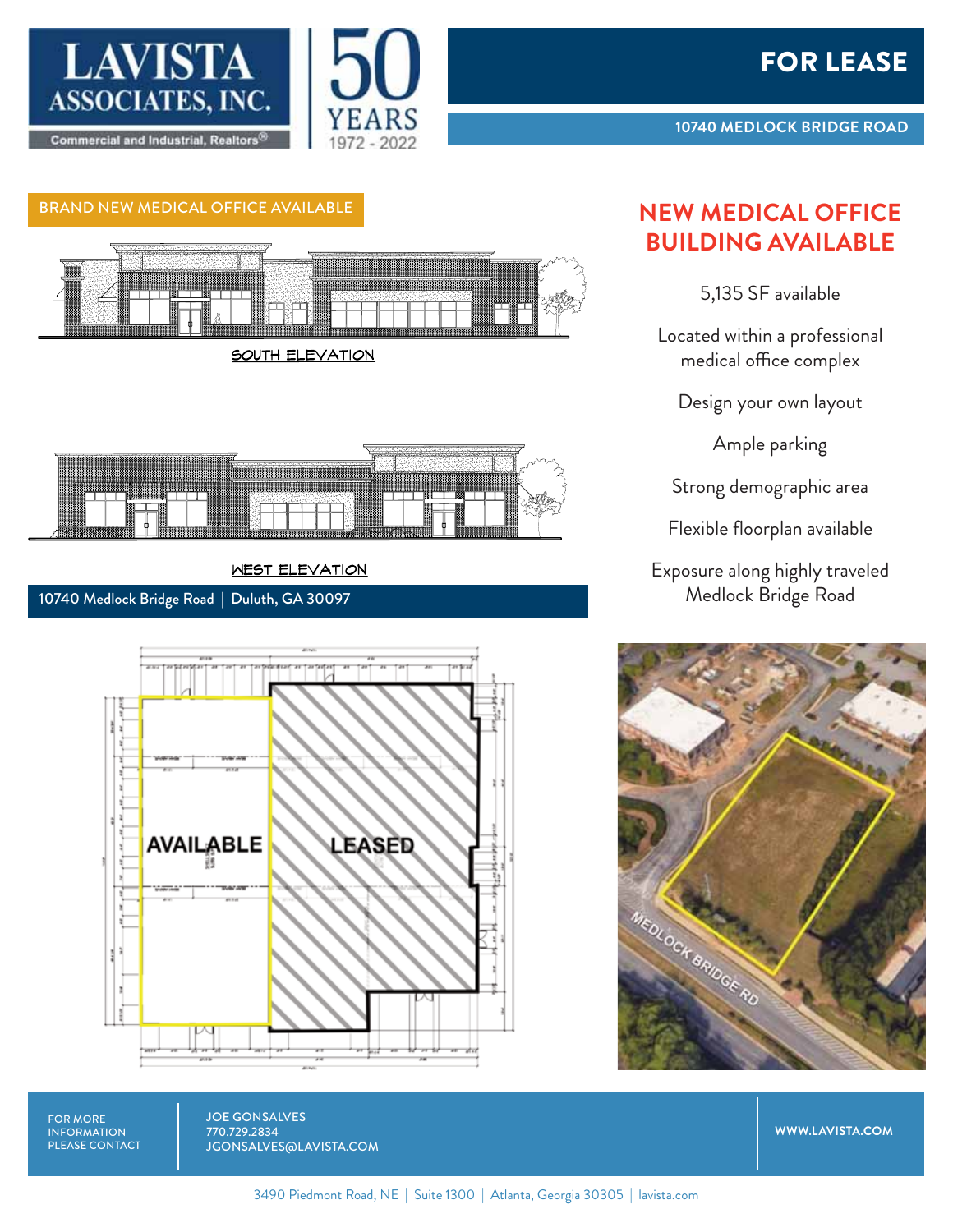





## LOCATION MAP & PHOTOS





| <b>DEMOGRAPHICS (2020)</b> |           |                     |         |
|----------------------------|-----------|---------------------|---------|
|                            | 1 MILE    | 3 MILE              | 5 MILE  |
| Population                 | 12,092    | 79,447              | 195,804 |
| <b>Households</b>          | 4,180     | 27,728              | 68,036  |
| Avg HH Income              | \$155,301 | \$144,665 \$145,116 |         |

FOR MORE INFORMATION PLEASE CONTACT JOE GONSALVES 770.729.2834 JGONSALVES@LAVISTA.COM